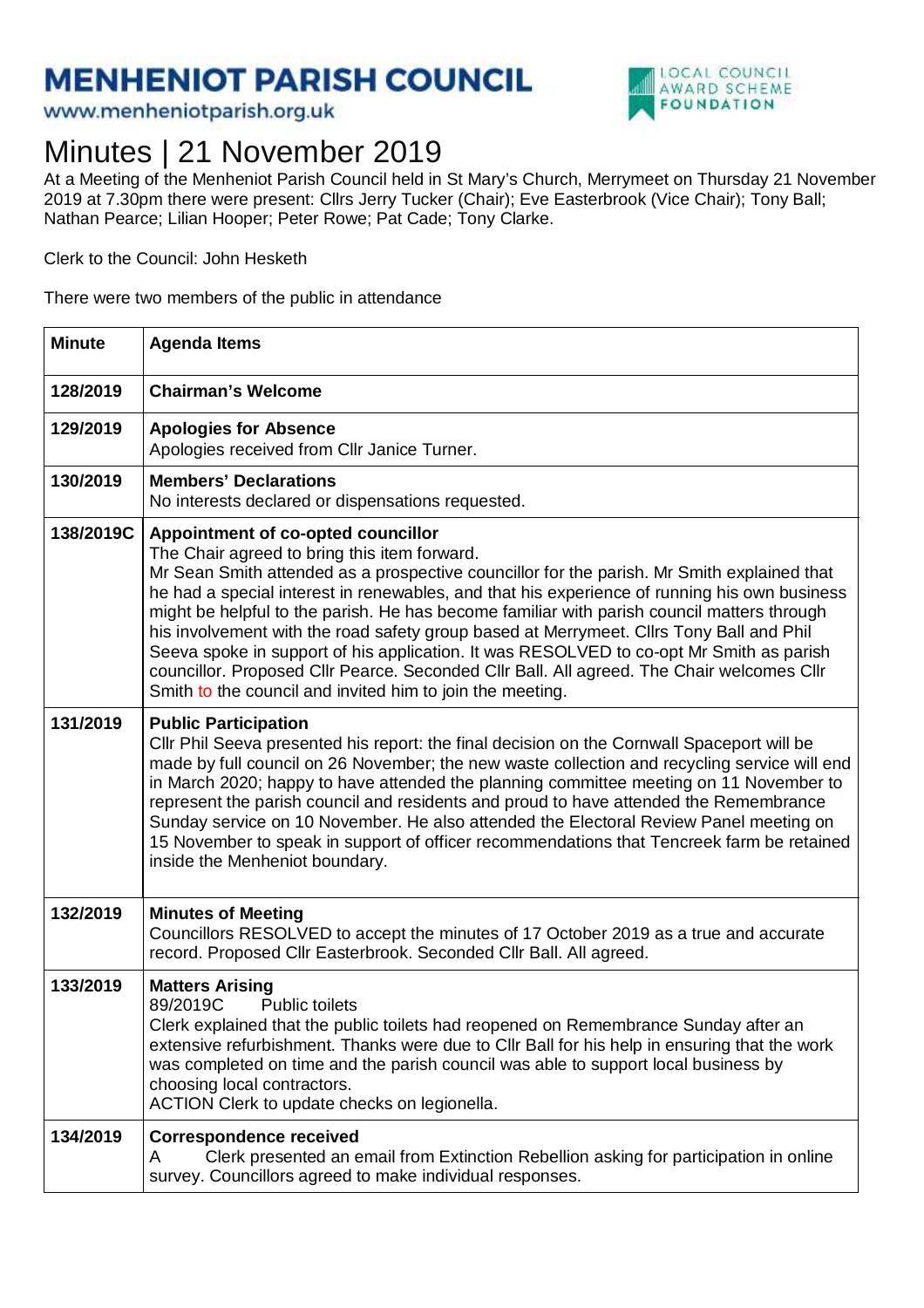|          | ACTION Clerk to circulate original email to councillors                                                                                                                                                                                                                                                                                                                                                              |
|----------|----------------------------------------------------------------------------------------------------------------------------------------------------------------------------------------------------------------------------------------------------------------------------------------------------------------------------------------------------------------------------------------------------------------------|
| 135/2019 | <b>Planning Matters</b><br>To agree the parish council's response to Cornwall Council consultations on new<br>A<br>planning applications received before the agenda was finalised. None received.                                                                                                                                                                                                                    |
|          | Any applications received by Cornwall Council by the time of the meeting. Information<br>B<br>only.<br>PA19/02532 PRE APP<br>Location: Scawns House, Menheniot                                                                                                                                                                                                                                                       |
|          | Proposal: Alternative proposal for dwelling on same site as an existing building.<br>Councillors discussed the proposal and noted the application without comment.                                                                                                                                                                                                                                                   |
|          | C<br>Planning applications approved by Cornwall Council.<br>PA19/05798 APPROVED<br>Location: North Treviddo Barn Horningtops Liskeard Cornwall PL14 3PS                                                                                                                                                                                                                                                              |
|          | Proposal: Construction of agricultural barn for purpose of hay and equipment storage.                                                                                                                                                                                                                                                                                                                                |
|          | PA19/06585 APPROVED<br>Location: Land West Of North Treviddo Cottage Horningtops Cornwall PL14<br>3PS                                                                                                                                                                                                                                                                                                                |
|          | Proposal: Sand school/stables/tack room/store and access yard area on the land                                                                                                                                                                                                                                                                                                                                       |
|          | PA19/08279 APPROVED<br>Location: Land Pt OS 8581 Tresulgan Farm Liskeard Road Horningtops Liskeard<br>Proposal: Non-material amendment for en-suite and closet to bedroom 1 together with the<br>omission of the chimney (application no. PA17/03551 dated 7th June 2017 relates)                                                                                                                                    |
|          | PA19/04546 APPROVED WITH CONDITIONS<br>Location: Minefield Cottages Menheniot<br>Proposal: Alteration and extension to convert approved garage to living accommodation with<br>first floor extension over and two storey extension to South elevation and provision of<br>detached double garage (part retrospective)<br>Councillors noted the planning conditions and concerns about waste extraction and disposal. |
|          | PA19/06161 APPROVED WITH CONDITIONS<br>Location: North Trevido Barn, Horningtops<br>Councillors noted the planning conditions and continuing concerns about water extraction.                                                                                                                                                                                                                                        |
|          | Planning applications refused by Cornwall Council or withdrawn by the applicant.<br>D<br>Information only.<br>Ref: PA19/08054<br>Location: Land West Of The Old Merrymeet Chapel Merrymeet Liskeard PL14 3LP                                                                                                                                                                                                         |
|          | Proposal: Outline application for the construction of single dwelling and garage (and<br>continued use of land for stationing of mobile home during construction period).<br>Councillors noted that the enforcement notice remains in force and await further information<br>from planning officers.                                                                                                                 |
|          | E<br>Renewal of Street Trading Licence at Clicker Tor layby L118007050<br>It was RESOLVED to support the application. Proposed Cllr Tucker. Seconded Cllr Pearce.<br>All agreed.                                                                                                                                                                                                                                     |
| 136/2019 | <b>Financial Matters</b>                                                                                                                                                                                                                                                                                                                                                                                             |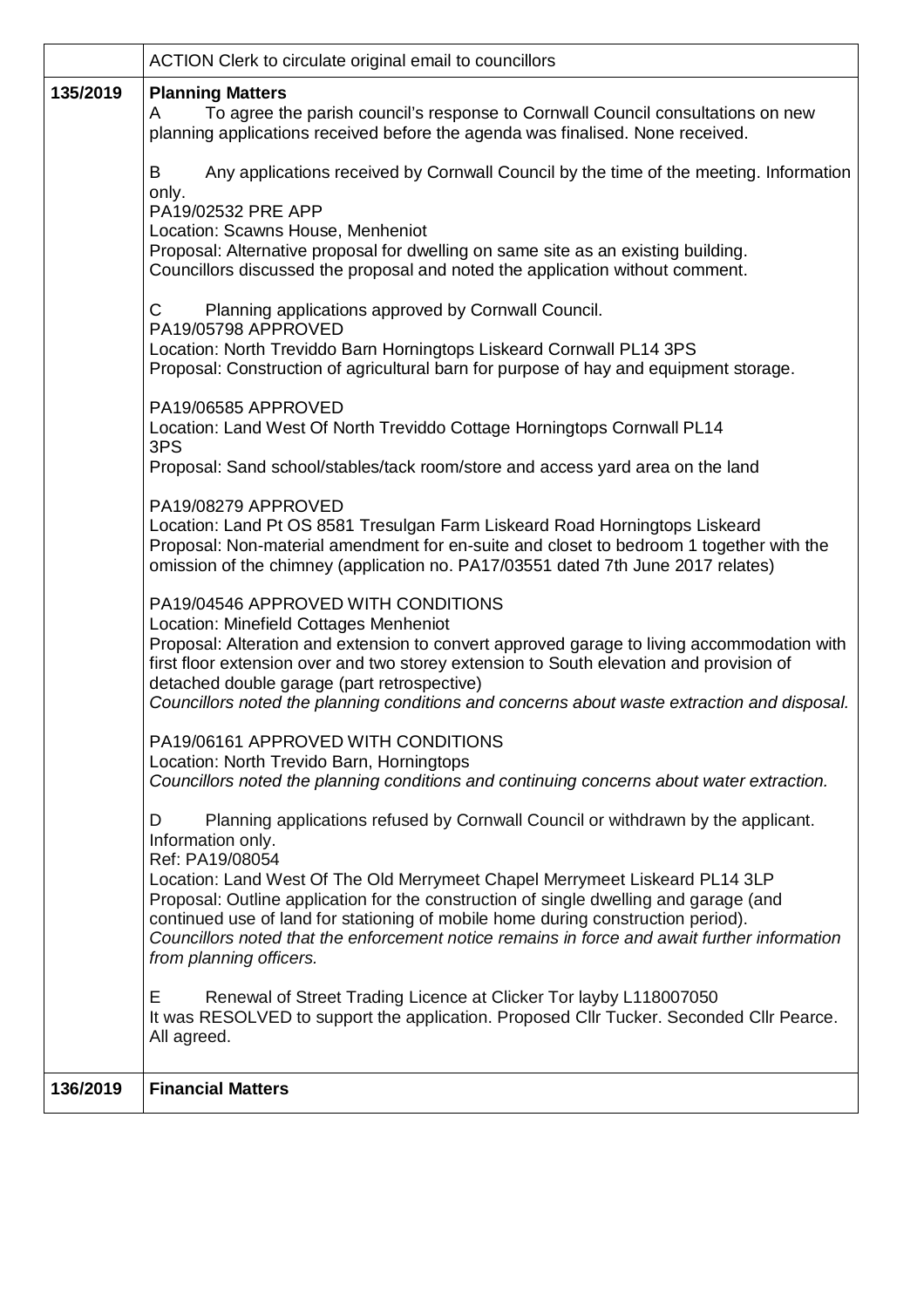A It was RESOLVED to approved the schedule and agree payment. Proposed Cllr Easterbrook. Seconded Cllr Clarke. All agreed. **Date** Payee Description CQ E 21/10/2019 Menheniot School Assn Donation 1918 1918 100.00 21/10/2019 Gina Elworthy Village Greening 1919 171.00 28/10/2019 Brian Arthur **Expenses 1920** 1920 50.00 31/10/2019 **John's Janitorial Supplies | Toilet disposables** 1921 | 1921 | 133.93 04/11/2019 Pride Building Toilet refurb 1922 | 2260.00 07/11/2019 David Couch Toilet electrical work 1923 350.00 21/11/2019 Menheniot Parish Hall Venue hire 1924 1924 48.00 21/11/2019 | Rob Craig | Ground maintenance | 1925 | 450.00 21/11/2019 Royal Mail NDP fees 1926 118.80 21/11/2019 **Prydis** Accountancy support 1927 98.90 16/12/2019 HMRC PAYE 1928 69.60 16/12/2019 **John Hesketh** Salary 1929 525.90 All cheque payments today **Equation 1.1** All cheque payments today **Equation 1.1** All cheque payments today **Equation** 1.1 All cheque  $\epsilon$  and  $\epsilon$  4.276.13

B Direct Bank Payment & Receipts. For information.

|                               | <b>Bank Payments Schedule including Debit Card</b> |                         |     |   |          |
|-------------------------------|----------------------------------------------------|-------------------------|-----|---|----------|
| <b>Date</b>                   | Payee                                              | <b>Description</b>      | Pay |   | £        |
| 07/10/2019                    | Partsmaster                                        | Maintenance             | DC  |   | 118.80   |
| 08/10/2019                    | EDF                                                | Electricity             | DD  |   | 92.99    |
| 08/10/2019                    | <b>SLCC</b>                                        | <b>Clerk's Training</b> | DC  |   | 96.00    |
| 14/10/2019                    | <b>Cartridge Saver</b>                             | <b>PPSA</b>             | DC  |   | 51.86    |
|                               |                                                    |                         |     |   |          |
|                               |                                                    |                         |     | £ | 359.65   |
|                               |                                                    |                         |     |   |          |
| <b>Bank Receipts Schedule</b> |                                                    |                         |     |   |          |
| <b>Date</b>                   | Payer                                              | <b>Description</b>      |     |   | £        |
| 14/10/2019                    | Groundwork                                         | <b>NDP Grant</b>        |     |   | 3381.00  |
| 31/10/2019                    | <b>Cornwall Council</b>                            | <b>Interest</b>         |     |   | 40.94    |
| 09/10/2019                    | Lloyds Bank                                        | <b>Interest</b>         |     |   | 0.87     |
|                               |                                                    |                         |     |   |          |
| All bank receipts this period |                                                    |                         |     | £ | 3,422.81 |

C Bank Reconciliation.

At the close of business on 31 October 2019, the parish council showed a balance of £97,738.28 in its accounts.

D A councillor will be invited to review bank payments from the previous month Cllr Clarke reviewed a sample of recent cheque payments and clearances.

E To approve the budget for 2020/2021

Clerk presented the council's budget for the next financial year. It was RESOLVED to accept the budget of £24,222 as presented. Proposed Cllr Pearce. Seconded Cllr Tucker. All agreed.

F To approve the precept for 2020/2021

Clerk presented the council's precept for the next financial year. It was RESOLVED to accept the precept of £22,059 as presented. Proposed Cllr Clarke. Seconded Cllr Rowe. All agreed.

G Community Grant Application from Menheniot Sports Association Councillors discussed the potential for savings arising from the purchase of this piece of equipment and RESOLVED to award a grant of £400. Proposed Cllr Tucker. Seconded Cllr Clarke. All agreed.

H Procurement of Ground Maintenance 2020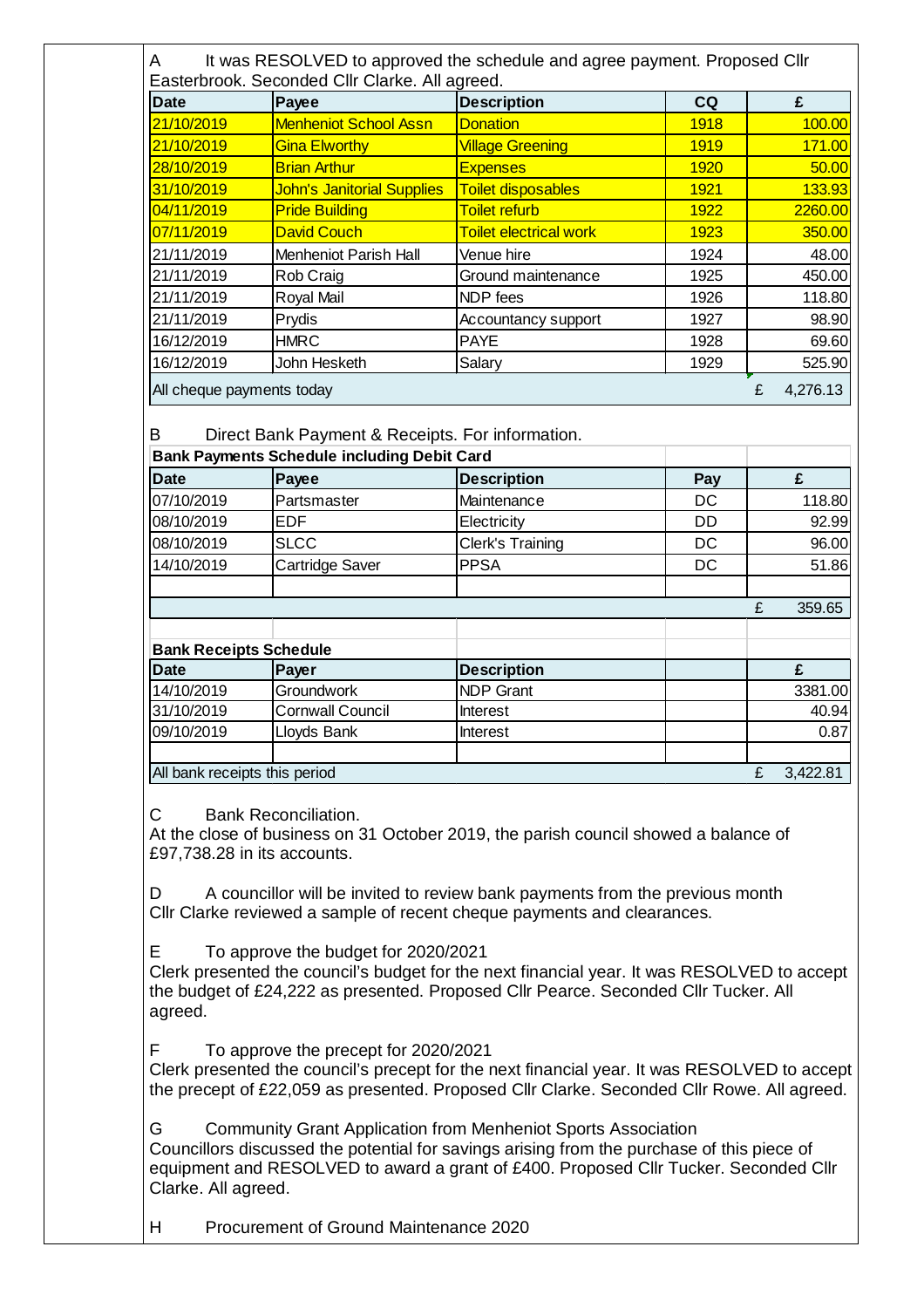|          | Councillors reviewed the specification for the new contract, and RESOLVED to accept it for<br>publication and distribution on 2 January 2020. Proposed Cllr Pearce. Seconded Cllr Tucker.<br>All agreed.                                                                                                                                                                                                                                                                                                                                                                                                                         |
|----------|----------------------------------------------------------------------------------------------------------------------------------------------------------------------------------------------------------------------------------------------------------------------------------------------------------------------------------------------------------------------------------------------------------------------------------------------------------------------------------------------------------------------------------------------------------------------------------------------------------------------------------|
| 137/2019 | <b>Councillors' Reports</b><br><b>Clirs Ball &amp; Clarke</b><br>A<br>Attended St Keyne village hall on 12 November to deliver a training session to councillors on<br>non-confrontational incident reporting. The training was well received and the Chair of St<br>Keyne PC has sent a message of thanks to both councillors.                                                                                                                                                                                                                                                                                                  |
|          | B<br><b>Cllr Nathan Pearce</b><br>New defibrillator at Doddycross: residents have been asking that the parish council fund the<br>installation of a defibrillator in the locality. Cllr Pearce reported that there may be an issue in<br>sourcing an electricity supply for the equipment.<br>ACTION Clerk to investigate sustainable power sources before proceeding.                                                                                                                                                                                                                                                           |
|          | Speed warning signs at Doddycross: ongoing concerns from residents about speeding<br>vehicles. Cllr Pearce has spoken with Cormac on what signage might be available. Currently,<br>the settlement has two name signs on approaching roads that can be modified with a<br>warning notice, and it might be possible to purchase and install an additional two signs on<br>the other two approaching roads.                                                                                                                                                                                                                        |
|          | ACTION Clerk to speak with Cormac to obtain costs and bring to January meeting.<br><b>Cllr Pat Cade</b><br>C<br>Has received an invitation to become a trustee of the Menheniot Parish Hall. It was<br>RESOLVED to support her application. Proposed Cllr Hooper. Seconded Cllr Clarke. All<br>agreed.                                                                                                                                                                                                                                                                                                                           |
|          | <b>Cllr Peter Rowe</b><br>D.<br>Reported that attendance at the recent Livestock Show held at Bolitho Farm had been low<br>because of poor weather conditions.                                                                                                                                                                                                                                                                                                                                                                                                                                                                   |
| 138/2019 | <b>Chair's Agenda Items</b><br>Neighbourhood Development Plan. Progress report.<br>Α<br>Project Manager is waiting for a response from Cornwall Council to the Strategic<br>Environmental Assessment he submitted in October. The planned consultation cannot<br>proceed without a response.<br>ACTION Clerk to follow up with Steve Foster,                                                                                                                                                                                                                                                                                     |
|          | B<br><b>Community Governance Review</b><br>The Electoral Review Panel Meeting held on 22 October 2019 had recommended that the<br>boundary between Menheniot and Liskeard be changed so as to move all retail premises at<br>The Bubble, the Liskeard Tavern and Tencreek Farm into Liskeard. This recommendation<br>was substantially overturned at the panel meeting held on 15 November 2019 and the<br>proposal going forward to the full Cornwall Council meeting due on 10 December 2019 is<br>that only the retail premises will move across to Liskeard. Currently waiting for written<br>confirmation of this decision. |
|          | Resignations from the parish council<br>С<br>Chair will lead interviews with prospective councillors who may be co-opted to fill vacant<br>seats.<br>This item was dealt with after Item 130 above.                                                                                                                                                                                                                                                                                                                                                                                                                              |
|          | Speed Indicator Equipment<br>D<br>Response from residents has been low. Agreed to postpone a further discussion until Spring<br>2020.                                                                                                                                                                                                                                                                                                                                                                                                                                                                                            |
|          | Pumphouse at Doddycross<br>Е<br>Councillors discussed adopting the Pumphouse, and agree to a consultation with residents.<br>ACTION Clerk to take legal advice on methodology needed and report back in January 2020.                                                                                                                                                                                                                                                                                                                                                                                                            |